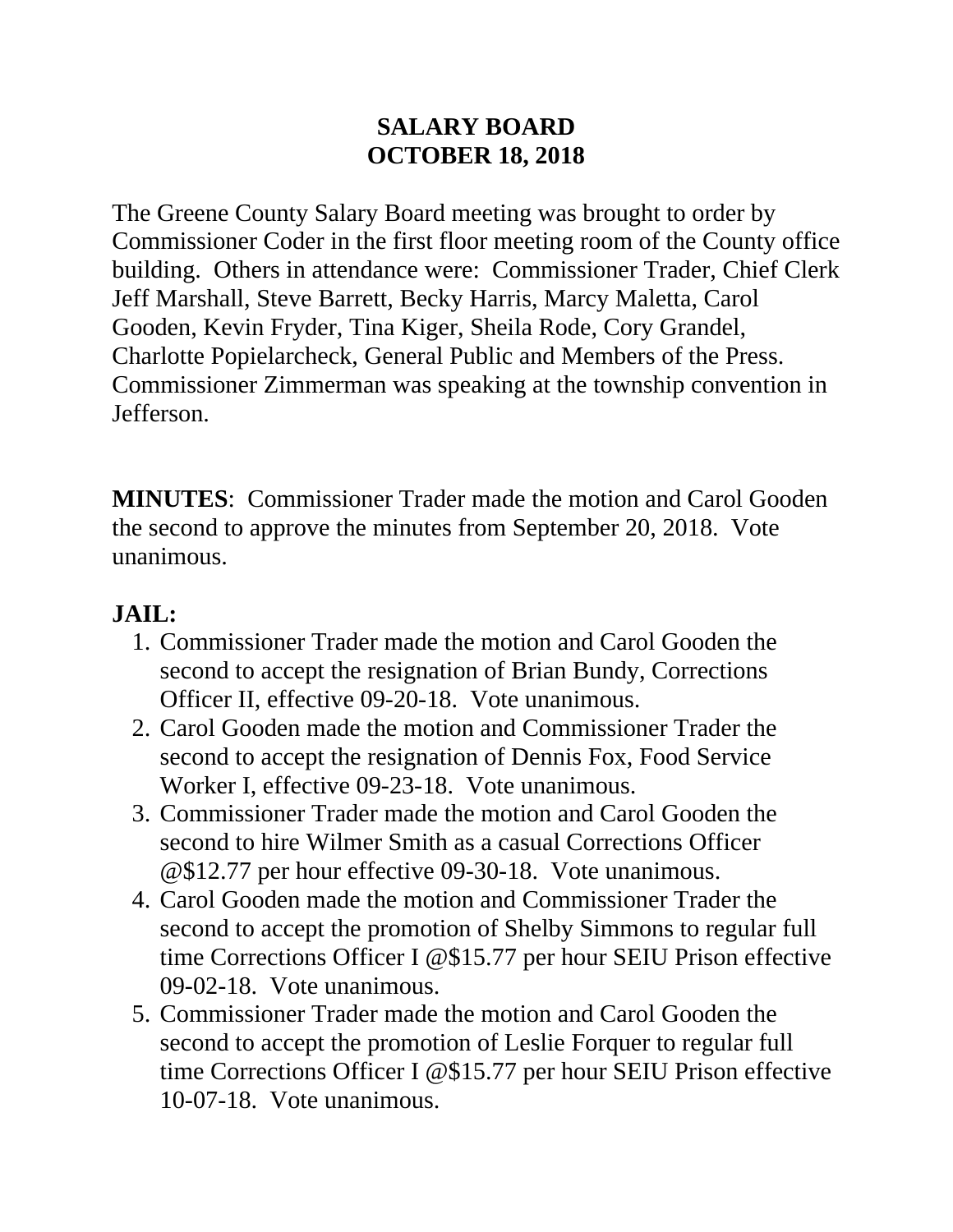## **TRANSPORTATION:**

1. Carol Gooden made the motion and Commissioner Trader the second to accept the resignation of Sarah Crowe, casual Van Driver, effective 09-28-18. Vote unanimous.

## **HUMAN SERVICES:**

1. Commissioner Trader made the motion and Carol Gooden the second to accept the transfer of Lori Lhota to regular full time IDD Caseworker I @\$20.80 per hour UMWA HS/CYS effective 10-08- 18. Vote unanimous.

## **DRUG AND ALCOHOL:**

1. Carol Gooden made the motion and Commissioner Trader the second to accept the transfer of Donna Calvert to regular full time CTC Community Mobilizer/Drug and Alcohol Prevention Specialist Trainee, \$20.08 per hour UMWA HS/CYS effective 10- 23-18. Vote unanimous.

## **PARKS AND RECREATION:**

- 1. Commissioner Trader made the motion and Carol Gooden the second to accept the reclassification of Joseph Howard, Maintenance Worker II, Parks and Recreation @\$14.42 per hour SEIU PG 8 effective 08-29-18. Vote unanimous.
- 2. Carol Gooden made the motion and Commissioner Trader the second to accept the reclassification of Shawn McManis to Custodial Worker III, Parks and Recreation @\$17.16 per hour SEIU PG 6 effective 09-17-18. Vote unanimous.

#### **VETERANS ADMINISTRATION:**

1. Commissioner Trader made the motion and Carol Gooden the second to accept the resignation of Tori Adams effective 11-02-18. Vote unanimous.